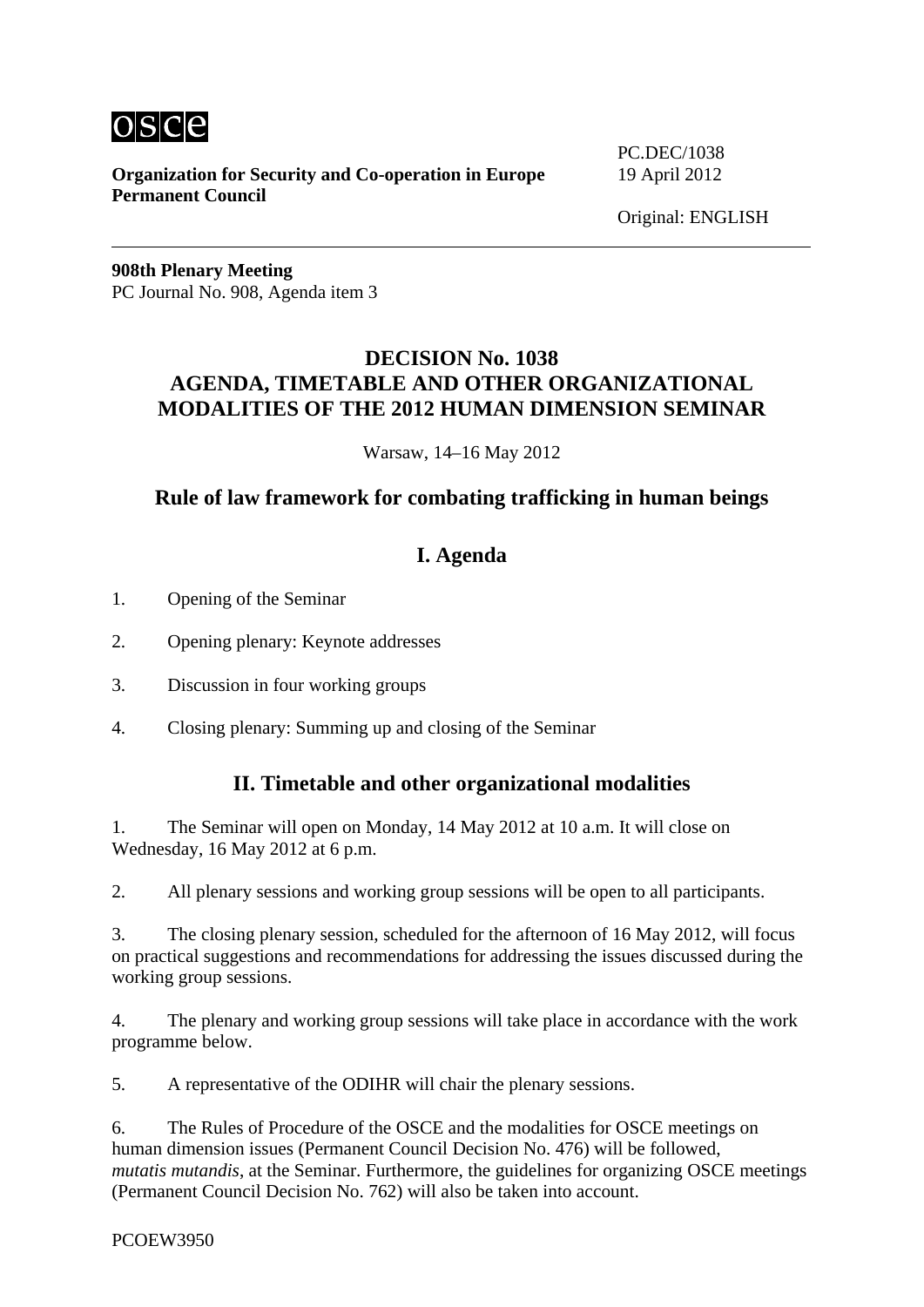7. The discussions during the plenary and working group sessions will be interpreted from and into the six working languages of the OSCE.

#### **Working group I: The primacy of human rights and the rule of law – Establishing domestic legislative framework compliant with OSCE commitments and international standards: Key challenges to implementation**

- The importance of a strong legal framework to combat all forms of trafficking in human beings (THB) and related issues. Key elements of a robust legal framework in compliance with human rights and internationally agreed standards; such as the Protocol to Prevent, Suppress and Punish Trafficking in Persons, especially Women and Children, supplementing the United Nations Convention against Transnational Organized Crime;
- Challenges of establishing a clear definition of THB that can provide the basis for effective prosecutions. Use of related offences to prosecute THB: Opportunities and risks;
- Legal protections for victims: The main issues that should be addressed in law;
- Key challenges on implementing the legislative framework: Victim identification and the special needs of child victims; Safe and voluntary return: Due process and the principle of *non-refoulement.*

#### **Working group II: Criminalization, punishment and redress – Effective investigation, prosecution and adjudication of trafficking: Establishing an appropriate institutional framework**

- Establishing effective national referral mechanism for protection and assistance of trafficked persons;
- Standards and good practices in co-operation between victim support providers and criminal justice agencies;
- Specialization of the investigatory and prosecutorial functions: Modalities, opportunities, risks and good practices;
- Institutional support for bilateral and international legal co-operation, (capacity and effective communication among central and regional/local authorities within States; bilateral and regional co-operative arrangements among them including provision for extradition): Gaps, strengths and opportunities;
- Training of criminal justice officials: Assessing needs and measuring impact.

#### **Working group III: The victim in the criminal justice process: A focus on justice and human rights**

– Evidentiary challenges in prosecuting THB cases and the crucial role of victims. Challenges in securing the co-operation of victims and how these can be addressed;